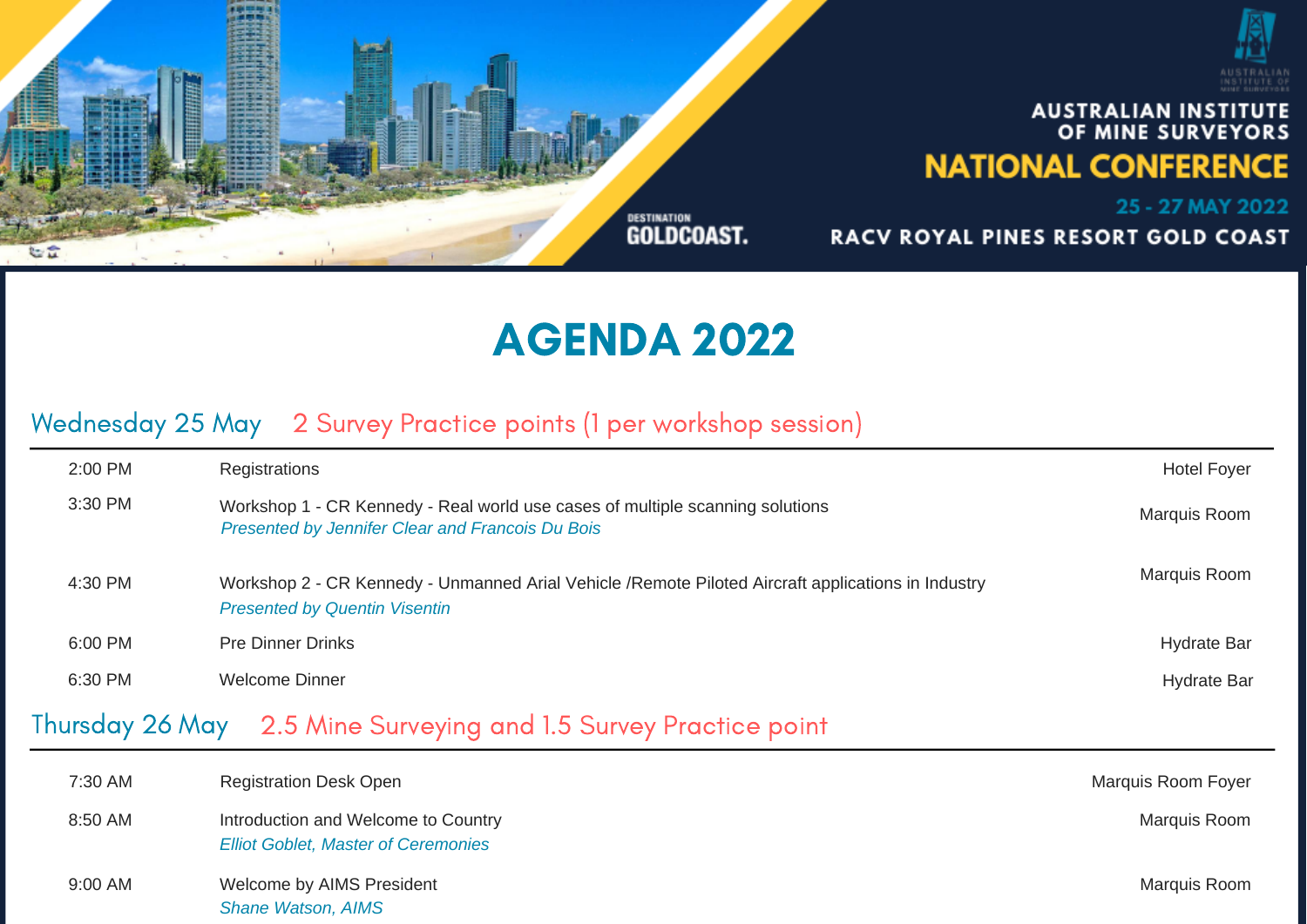| 9:10 AM  | The Surveying Education Ecosystem<br>Dr Glen Campbell, University of Southern Queensland                                                                    | Marquis Room                           |
|----------|-------------------------------------------------------------------------------------------------------------------------------------------------------------|----------------------------------------|
| 9:40 AM  | Transitioning from static to live spatial data and its implications in the future of self-governance mining<br>Dan Ward, Dan Ward Mining                    | Marquis Room                           |
| 10:10 AM | <b>Morning Tea</b>                                                                                                                                          | <b>Exhibition Area</b>                 |
| 10:40 AM | CR Kennedy - Platinum Sponsor Address<br><b>Platinum Sponsor</b>                                                                                            | Marquis Room                           |
| 10:50 AM | Vale of Clwydd No.2 Colliery. Mine Sealing Investigation Surveys<br>Alan Mellor, Centennial Coal                                                            | Marquis Room                           |
| 11:20 AM | Providing a true spatial digital twin for mining projects<br>Jay Thompson, Pointerra                                                                        | Marquis Room                           |
| 11:50 PM | Three-dimensional unique identifiers for automatic georeferencing and co-registration of 3D point clouds in<br>underground roadways<br>Dr Simit Raval, UNSW | Marquis Room                           |
| 12:20 PM | <b>UPG - Platinum Sponsor Address</b><br><b>Gold Sponsor</b>                                                                                                | Marquis Room                           |
| 12:30 PM | Lunch                                                                                                                                                       | <b>Exhibition Area</b>                 |
| 1:20 PM  | Keynote Speaker<br><b>Sam Kekovich</b>                                                                                                                      | Marquis Room                           |
| 2:20 PM  | Deswik - Gold Sponsor Address<br><b>Gold Sponsor</b>                                                                                                        | Marquis Room                           |
| 2:30 PM  | Underground Laser Scanning for Compliance to Design Analysis<br>Chris Crosby, Anglo American                                                                | Marquis Room                           |
| 3:00 PM  | Maptek - Gold Sponsor Address<br><b>Gold Sponsor</b>                                                                                                        | Marquis Room                           |
| 3:10 PM  | Afternoon Tea                                                                                                                                               |                                        |
| 3:40 PM  | Continuing Professional Development changes<br>Alan Mellor, AIMS                                                                                            | Marquis Room<br><b>Exhibition Area</b> |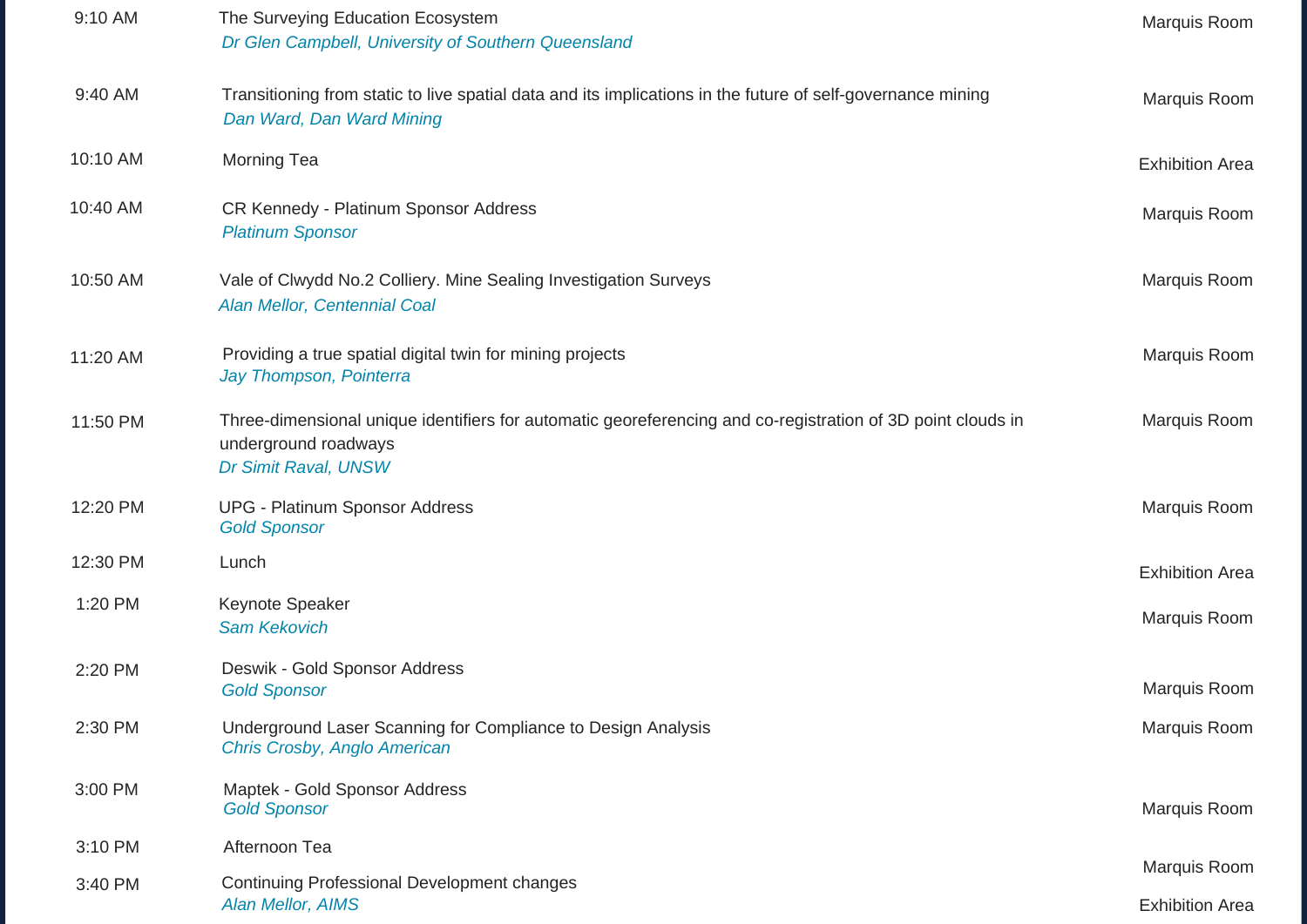| 4:10 PM       | Mine Surveying Boards Update - WA Mine Survey Board, Surveyors Board of Queensland, NSW Board of Surveying<br>and Spatial Information<br>WA MSB, SBQ, BOSSI | Marquis Room           |
|---------------|-------------------------------------------------------------------------------------------------------------------------------------------------------------|------------------------|
| 4:40 PM       | AIMS update and discussion panel<br><b>AIMS</b>                                                                                                             | Marquis Room           |
| 5:10 PM       | Close of Day                                                                                                                                                |                        |
| 6:00 PM       | <b>Pre Dinner Drinks</b>                                                                                                                                    | <b>Exhibition Area</b> |
| 6:30 PM       | <b>Conference Dinner</b>                                                                                                                                    | Marquis Room           |
| Friday 27 May | 3 Mine Surveying and 1 Survey Practice point                                                                                                                |                        |
| 7:30 AM       | <b>Registration Desk Open</b>                                                                                                                               | Marquis Room Foyer     |
| 8:45 AM       | MC Welcome + Introduction<br><b>Elliot Goblet, Master of Ceremonies</b>                                                                                     | <b>Marquis Room</b>    |
| 8:50 AM       | AAM Group - Gold Sponsor Address<br><b>Gold Sponsor</b>                                                                                                     | Marquis Room           |
| 9:00 AM       | Real-time 3D Position Monitoring – a simple, low cost alternative<br>Michael Nicholson, Michael Nicholson Consulting                                        | Marquis Room           |
| 9:30 AM       | Real time analysis and management of inaccessible cavities<br>Daniel Nanthathammiko, Carlson                                                                | Marquis Room           |
| 10:00 AM      | Position Partners - Gold Sponsor Address<br><b>Gold Sponsor</b>                                                                                             | <b>Marquis Room</b>    |
| 10:10 AM      | <b>Morning Tea</b>                                                                                                                                          | <b>Exhibition Area</b> |
| 10:40 AM      | Positioning Australia for the future<br>Nicholas Brown, Geoscience Australia                                                                                | Marquis Room           |
| 11:10 AM      | GeoSLAM scanning in Underground coal mining<br>Karl Harisson, Centennial Coal                                                                               | Marquis Room           |
| 11:40 PM      | Harnessing the Remote in Remotely Piloted Aircraft: How teleoperations is shaping the future for drones in mining.<br>Rowan Kimber, Aviassist               | Marquis Room           |
| 12:10 PM      | Hexagon Geosystems - Gold Sponsor Address<br><b>Gold Sponsor</b>                                                                                            | Marquis Room           |